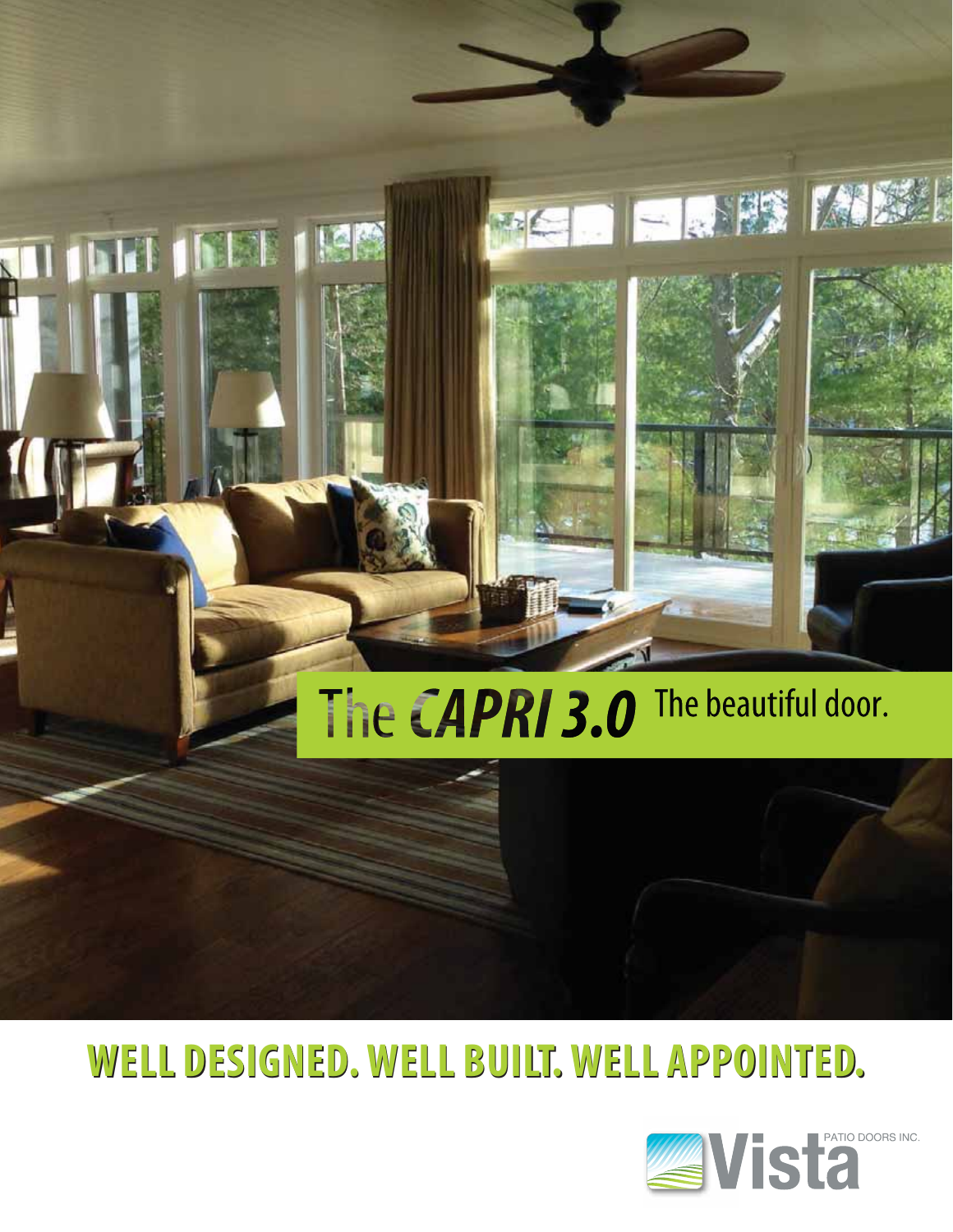# **Durable. Elegant. Durable. Elegant. Beautiful. Beautiful.**

When forward thinking design, high quality components and uncompromising attention to detail combine, the result is a truly superior product.

#### We Present CAPRI 3.0

**Meticulously appointed, well thought out and carefully Meticulously appointed, well thought out and carefully manufactured to your exact specifications.** *CAPRI 3.0* **is the manufactured to your exact specifications.** *CAPRI 3.0* **is the evolution of the sliding door. It is the perfect addition to any evolution of the sliding door. It is the perfect addition to any home project. home improvement project.**

**Built with your satisfaction in mind,** *CAPRI 3.0.* **Beautiful. Built with your satisfaction in mind,** *CAPRI 3.0.* **Beautiful.**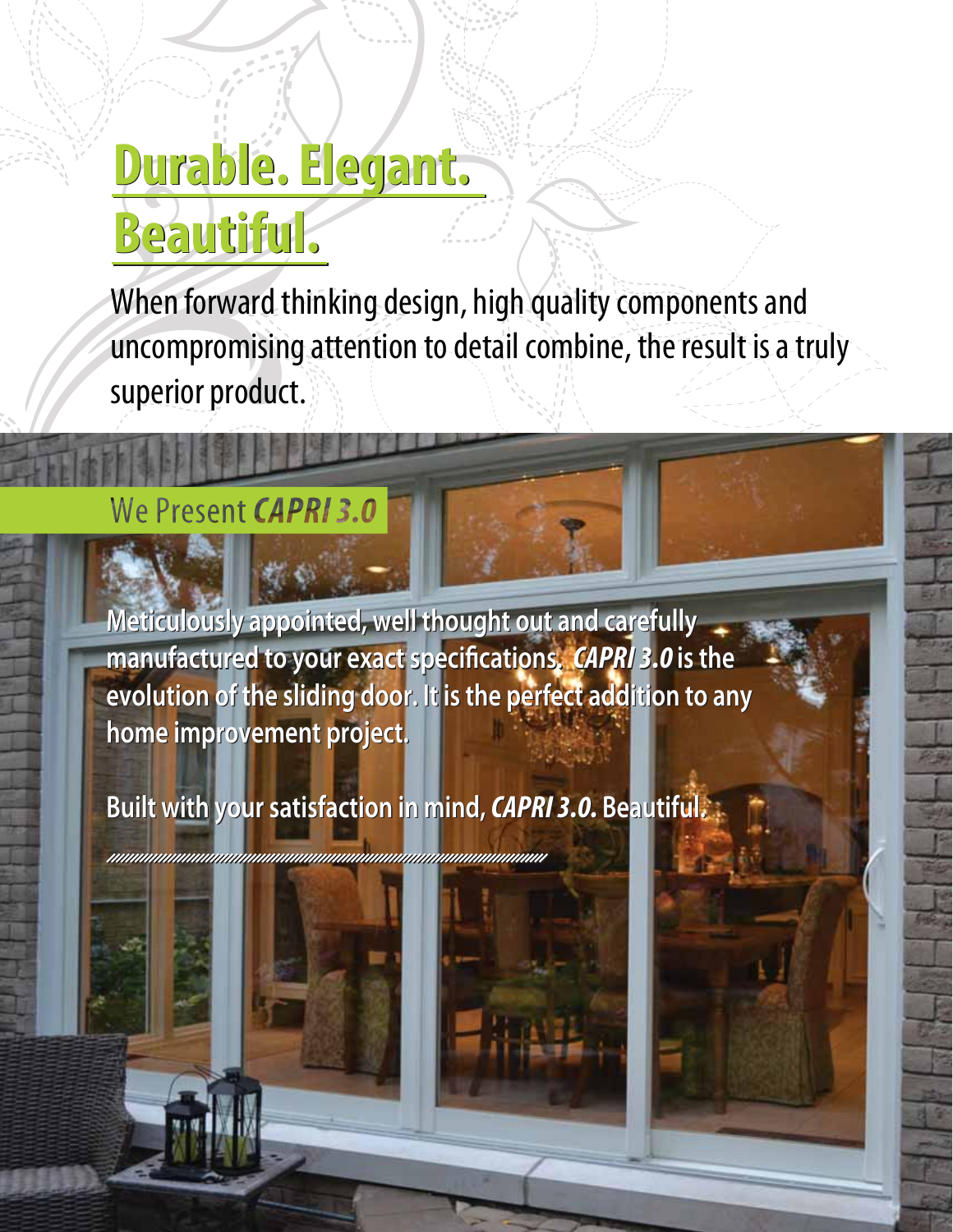### *CAPRI 3.0* **Standard Features** *CAPRI 3.0* **Standard Features**

- **Oversized sash frames create an opulent luxurious look.**
- **Soft touch fin weather strip coupled with precision tandem rollers give** *CAPRI 3.0* **a smooth and effortless gliding action not found on other doors.**
- **Flush mounted screw covers at exposed screw ports along with jamb pocket covers, in and out, and discrete hidden bumpers give** *CAPRI 3.0* **a smooth finished look with no visible installation screws.**
- **Special multi-finned weather strip at both top and bottom interlock position effectively reduce air infiltration.**
- **Twin point lock with inside and outside pulls in paint finish is standard on** *CAPRI 3.0.*
- **Superior 2" x ½" screen with fiberglass mesh, adjustable steel rollers, lock with pull handles and heavy duty zinc keeper.**
- **1" low e argon sealed units backed by a lifetime warranty.**
- **The industry's most comprehensive warranty and customer support policy.**

### *CAPRI 3.0* **Standard Accessories** *CAPRI 3.0* **Standard Accessories**

- **6 Standard Brick molds: Zero degree, 5/8", 1", 1 3/16", 1 ½", 2" and 4".**
- **Vinyl interior extensions. Wood and foam board cut to size suitable for any wall depth.**
- **Interior vinyl casings in 2 3/8" and 3 3/8" sizes.**
- **Transoms and Sidelites that integrate seamlessly with CAPRI 3.0.**

### *CAPRI 3.0* **Optional Extras** *CAPRI 3.0* **Optional Extras**

- **Hundreds of standard paint colors. (Color match program also available).**
- **10 standard Wood Grains to choose from.**
- **3 distinct upgraded hardware lines.**
- **Secondary security locks.**
- **Hi-efficiency glass packages for energy savings and general home comfort.**

#### *Hi-efficiency Glass Packages Hi-efficiency Glass Packages*









#### "Every *CAPRI 3.0* is made to order to your exact specifications and expectations."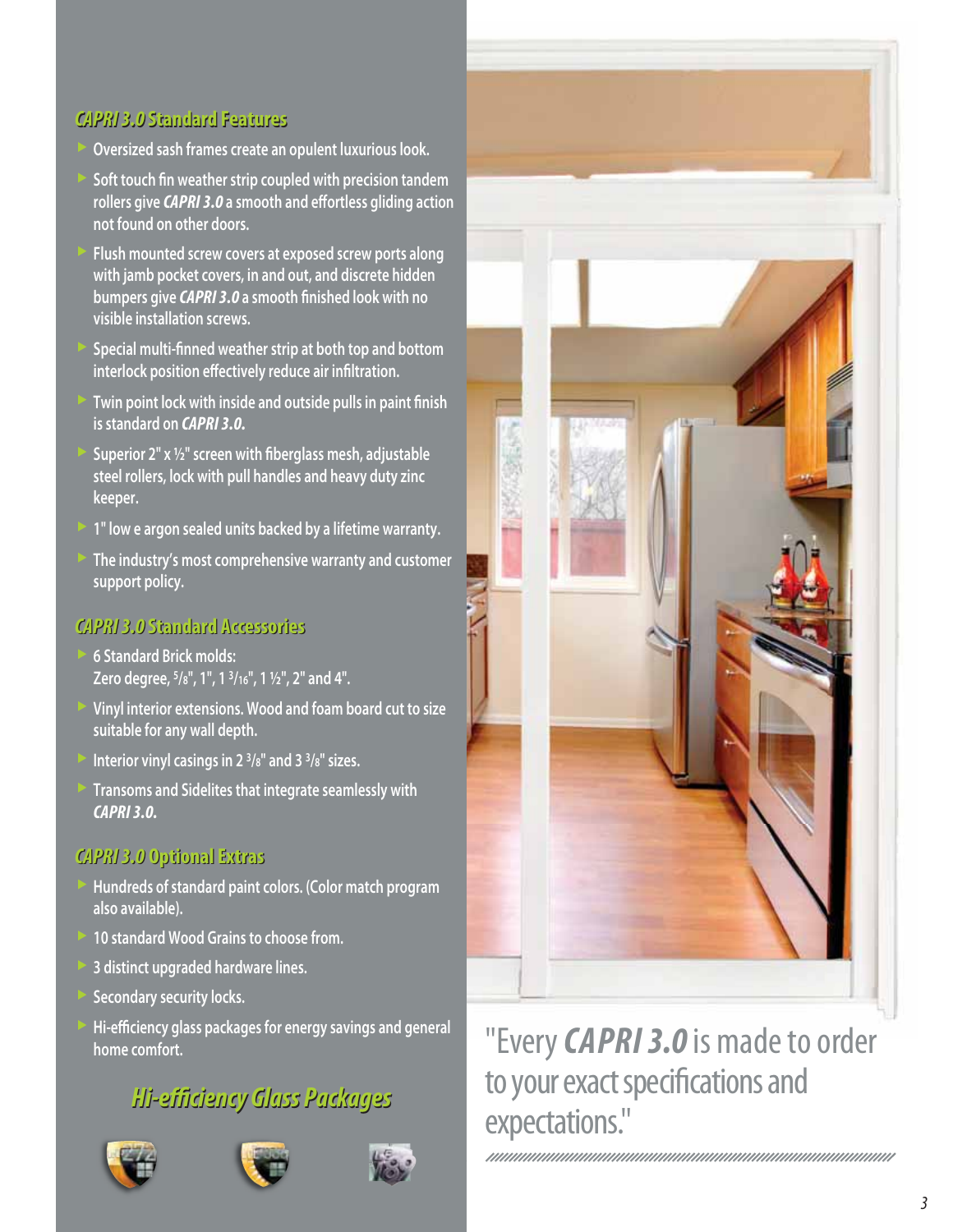### It's All In The Details

#### Color and Wood Grains **Color**

Choose from hundreds of standard colors from major manufacturers' color palettes or use our color matching service to provide an exact match to your décor.



#### **Wood Grain**

An innovative coating system is able to produce a near authentic wood grain look that is simply not available by laminates and you can choose from 10 different standard looks.



"Hundreds of standard colors and ten stunning wood grain finishes give you endless design possibilities."

#### **Exterior Grills**

Recreate the look of individually divided glass panes with Simulated Divided Lites (SDL) . By using a "shadow" bar between the glass and contoured mullions on the interior and exterior of the glass the recreation is almost exact. If you choose color or wood grain your SDL's are coated with your door. SDL's come in 1" and 2" widths.



### Elegant, Luxurious, Classic

#### **Interior Grills**

Grills between the glass come in a variety of shapes, sizes and contours. They come in various finishes to compliment your door color be that color or woodgrain or something flashier like our metallic finishes. The options are endless!



### Beautiful ideas, create beautiful openings!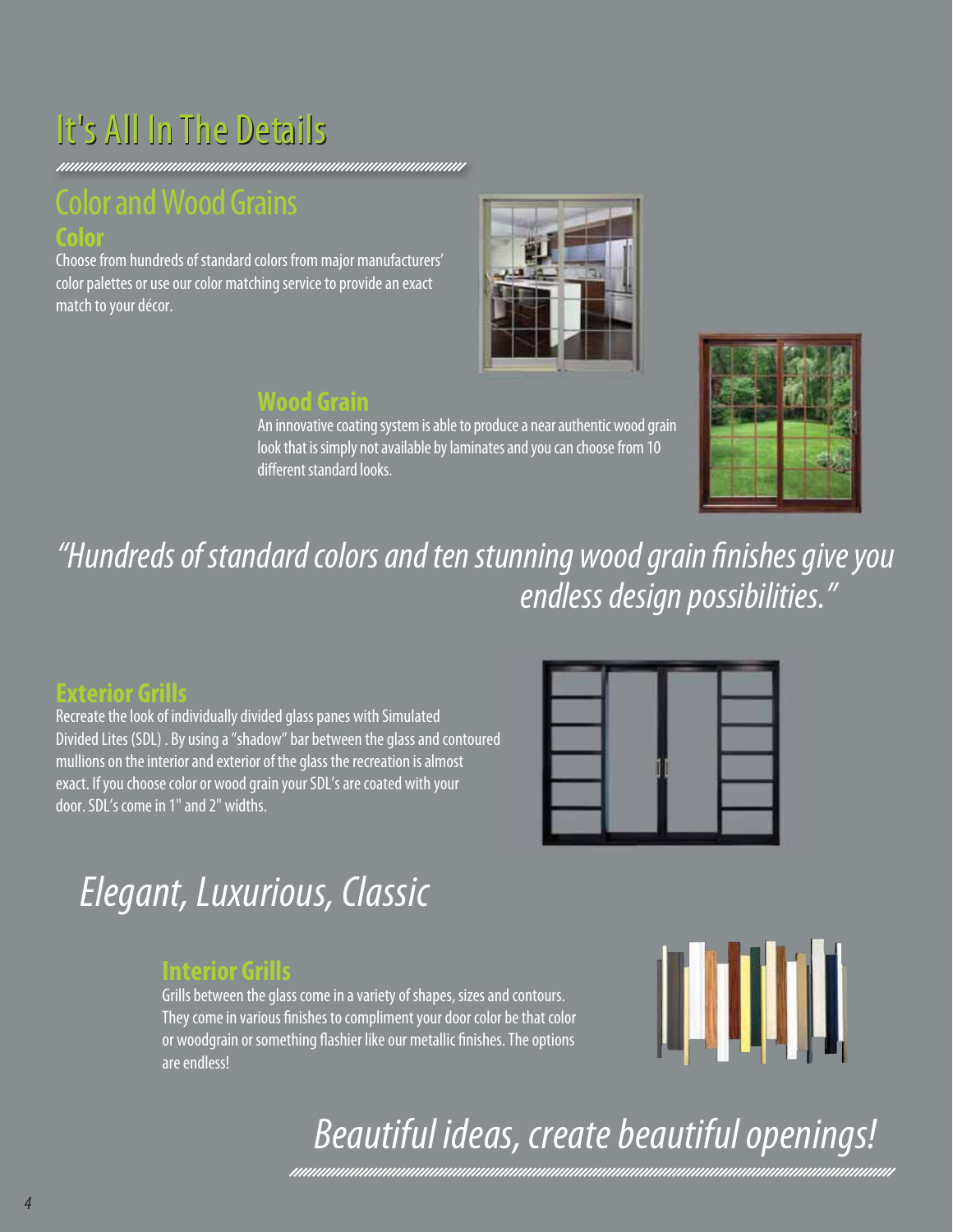### **…And Your Imagination …And Your**

#### **Hardware and Secondary Security**





















- **"Verona" Series** | Comes with Twin-Point Lock. This series also come in 7 stunning metallic finishes. (from l to r) Brushed Chrome, Bright Chrome, Satin Nickel, Bright Brass, Antique Brass and Black Nickel. (Oil-Rubbed Bronze also available but not shown) Keyed option is available on all locks.
- **"Sorrento" Series** | This grip set series display a more contemporary look. The square d-handle fits perfectly with modern décor and design. The "Sorrento" is available in Black, White, split-finish Black Out/White In and Satin Nickel. The keyed lock option is not available in this series.
- **"San Remo" Series** | The "San Remo" Series comes in two distinct versions. Both feature an easy to use thumb –turn. "San Remo Slim" features a slimline interior and exterior grips. "San Remo D" has and ergonomic D-type pull handle. Both handles are available in Black, White, split finish Black Out/White In and Satin Nickel. Keyed locks are not available.
- **Secondary Security** | For additional security and general peace of mind we offer Kicklocks and Topbolts as secondary security in addition to our twin point lock.

"Elegant, security"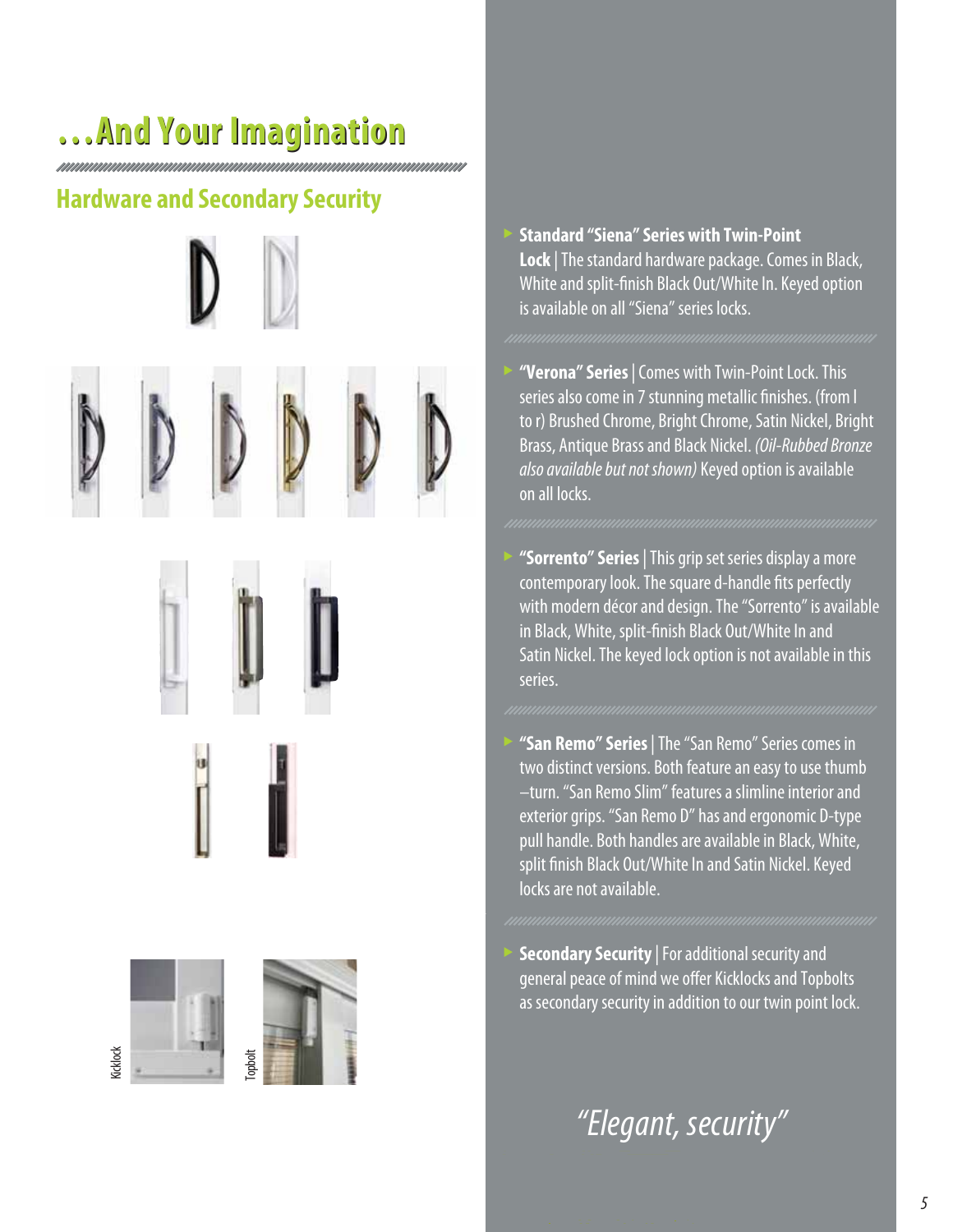### **Internal Mini Blinds Internal Mini Blinds**

#### **Blinds between the Glass** The Standard Blind Program

The standard blind program is available in more sizes than most other manufacturers. The following standard sizes are available:

 2 Panel doors are available in 58 ¾ and 59 ½ inch widths by 79 ¼ inches 3 Panel Doors are available in 7668 and 9068 sizes 4 Panel Doors are available in 10068 and 12068 sizes The standard series is available only in white



#### The Custom Blind Program

Our custom blind program makes it possible to customize to a specific size and allows you a choice of five spectacular colors other than White. We are able to manufacture custom sidelites with blinds in order to accommodate more hard to fill openings. Sizes range in width from 48" to 156", depending on door configuration and from 52" to 89 ¾" in height. Please note: not all openings with these ranges are achievable some widths require a sidelite.

#### Glass Packages

The custom program also offers higher efficiency glass packages. Try upgrading to LoE 272 or LoE 366 for more energy savings and over all home comfort. For even more comfort and savings combine i89 and either 272 or 366 for a hi-efficiency glass package.





#### **Sidelites and Transoms Sidelites and Transoms**

Our Transoms and Sidelites fit seamlessly with *CAPRI 3.0* and are made with the same glass package as your patio door. Shapes are also available. Consult your dealer.

> Mini Blinds are also available in Sidelites in all colors as part of the custom program.

#### Colors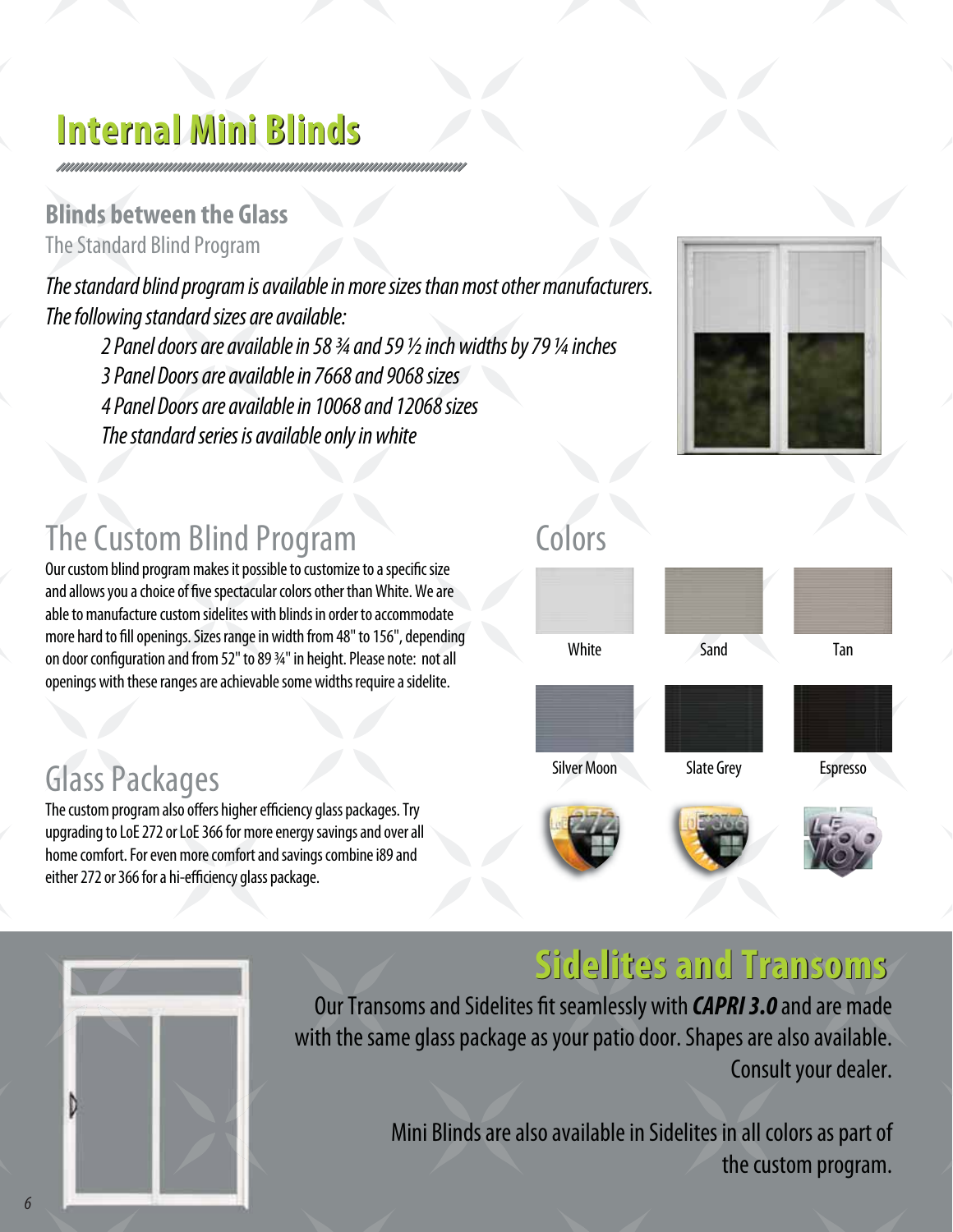## **All The Upgrades In One Package All The Upgrades In One Package**

# **The Da Vinci Package** "*CAPRI 3.0* just got better"

**CAPRI 3.0** plus San Remo Slim or San Remo D plus "Robusto" Screen



*Is "Da Vinci"* A specially priced upgrade package. Luxury and quality need not be expensive.